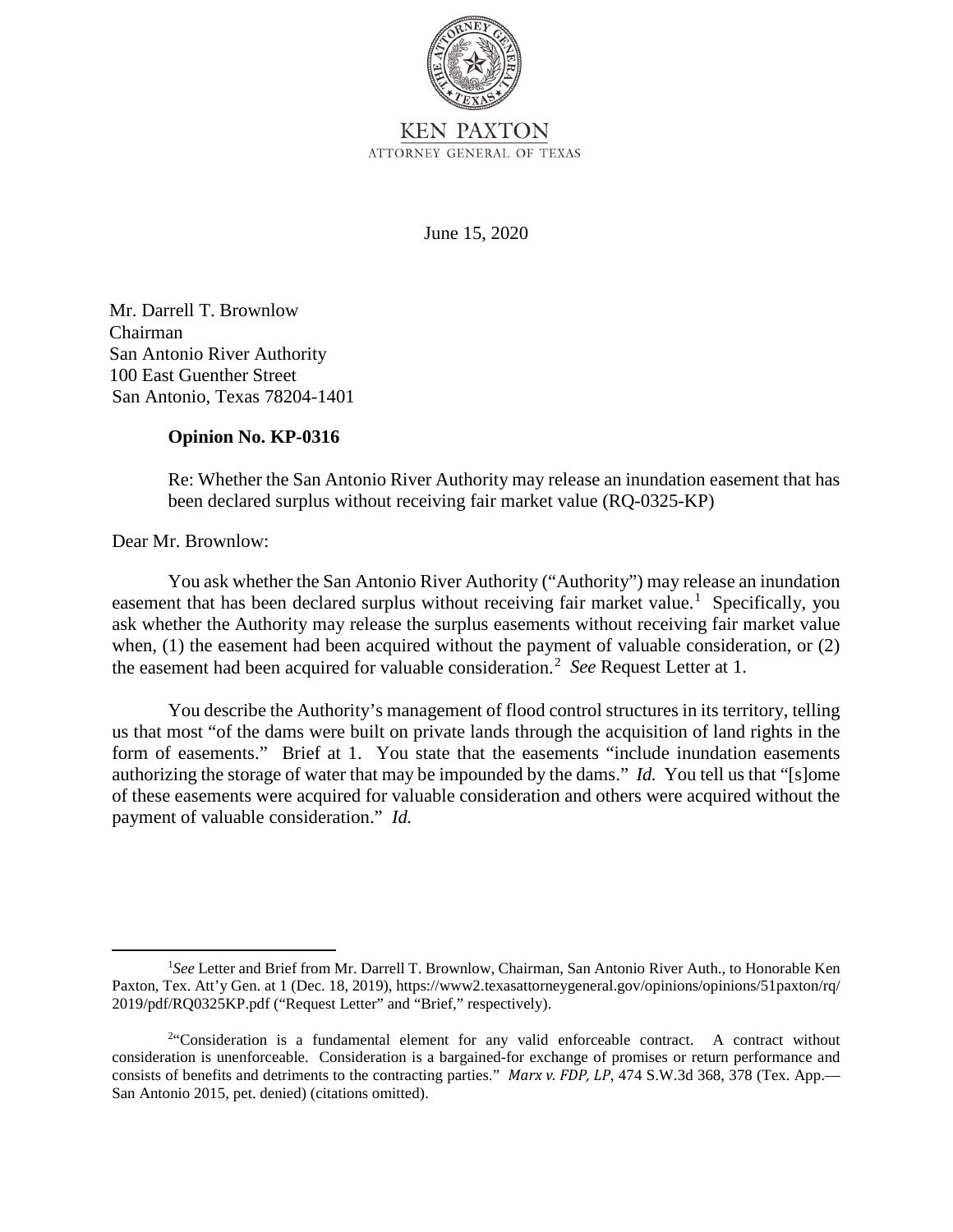You explain that the Authority has developed a process to review a landowner's request that the Authority release the landowner's property from the easement.<sup>3</sup> See id. In order to the dam and that are not required to be subject to an inundation easement by applicable state law." *Id.* You note that many of the easements are blanket easements<sup>4</sup> and "could be reduced without adversely affecting public health and safety and without falling short of legal requirements." *Id.*  inundation easements." *Id.* (inviting us to assume the release "will be found to be acceptable to the co-holders of the easement," as well as relevant state and federal regulatory bodies). With this evaluate the landowner's request, the Authority "has conducted engineering analysis . . . to identify portions of the property . . . that exceed the areas necessary for the operation and maintenance of Lastly, you tell us that the Authority co-holds some of these easements with the Alamo Soil and Water Conservation Services, which "supports the release of these surplus portions of the background, we consider your question.

 By special act, the Legislature created the Authority as a conservation and reclamation district under article XVI, section 59 of the Texas Constitution.<sup>5</sup> See City of San Antonio v. Trease,  the disposal authority is subject to the provisions of the Enabling Act); *see also Roberson v. City*  an easement is a nonpossessory property interest). This provision authorizes the Authority to sell 243 S.W.2d 187, 189 (Tex. App.—San Antonio 1951, writ ref'd) (discussing the Authority's broad and extensive powers). Under its enabling act, the Authority may "sell or otherwise dispose of any property of any kind, real, personal, or mixed, or any interest therein, which shall not be necessary to the carrying on of the business" of the Authority. Enabling Act  $\S 3(k)(4)$  (providing *of Austin*, 157 S.W.3d 130, 135‒36 (Tex. App.—Austin 2005, pet. denied) (recognizing that or otherwise dispose of the easements provided they are not necessary to the business of the Authority. *See* Brief at 1 (stating that there are some circumstances where the easements could be reduced without adversely affecting public health and safety).

 Authority is a "district" for purposes of Water Code chapter 49. *See id.* at 2. Chapter 49 generally applies to all general and special districts. *See* TEX. WATER CODE § 49.002(a). Section 49.226 We next examine the Authority's power under the general statutes. You tell us the governs a district's sale or exchange of real or personal property. In relevant part, section 49.226 provides:

 3 Fair market value would take into account the value of the property as encumbered by the easement. *See*  Tex. Att'y Gen. Op. No. GA-0634 (2008) at 8 (determining that the valuation of real property owned and proposed for sale by a river authority but leased to private individuals should be valued as encumbered by the leases).

 property." *First Am. Title Ins. Co. v. Willard*, 949 S.W.2d 342, 344 n.2 (Tex. App.—Tyler 1997, writ denied). <sup>4</sup>A blanket easement is "[a]n easement without a metes and bounds description of its location on the

 Mar. 24, 1939, 46th Leg., R.S., ch. 9, 1939 Tex. Spec. Laws 1083, 1083–97, Act of Mar. 25, 1953, 53d Leg., R.S., ch. 60, 1953 Tex. Gen. Laws 82, 82–6, Act of May 16, 1957, 55th Leg., R.S., ch. 504, Tex. Gen. Laws 1469, 1469–70, 1975, 64th Leg., R.S., ch. 604, 1975 Tex. Gen. Laws 1893, 1893–96, Act of Apr. 2, 1981, 67th Leg., R.S., ch. 60, 1981 Tex. Gen. Laws 123, 123–34, Act of May 27, 1987, 70th Leg., R.S., ch. 701, 1987 Tex. Gen. Laws 2568, 2568– 5 *See* Act of May 3, 1937, 45th Leg., R.S., ch. 276, 1937 Tex. Gen. Laws 556, 556–64, *amended by* Act of Act of Mar. 18, 1959, 56th Leg., R.S., ch. 37, 1959 Tex. Gen. Laws 78, 78–9, Act of May 11, 1961, 59th Leg., R.S., ch. 233, 1961 Tex. Gen. Laws 466, 466–91, Act of May 15, 1969, 61st Leg., R.S., ch. 836, 1969 Tex. Gen. Laws 2488, 2488–93, Act of May 17, 1975, 64th Leg., R.S., ch. 301, 1975 Tex. Gen. Laws 776, 776–86, Act of May 30, 2570, Act of May 31, 2015, 84th Leg., R.S., ch. 1148, § 15, 2015 Tex. Gen. Laws 3862, 3866 ("Enabling Act").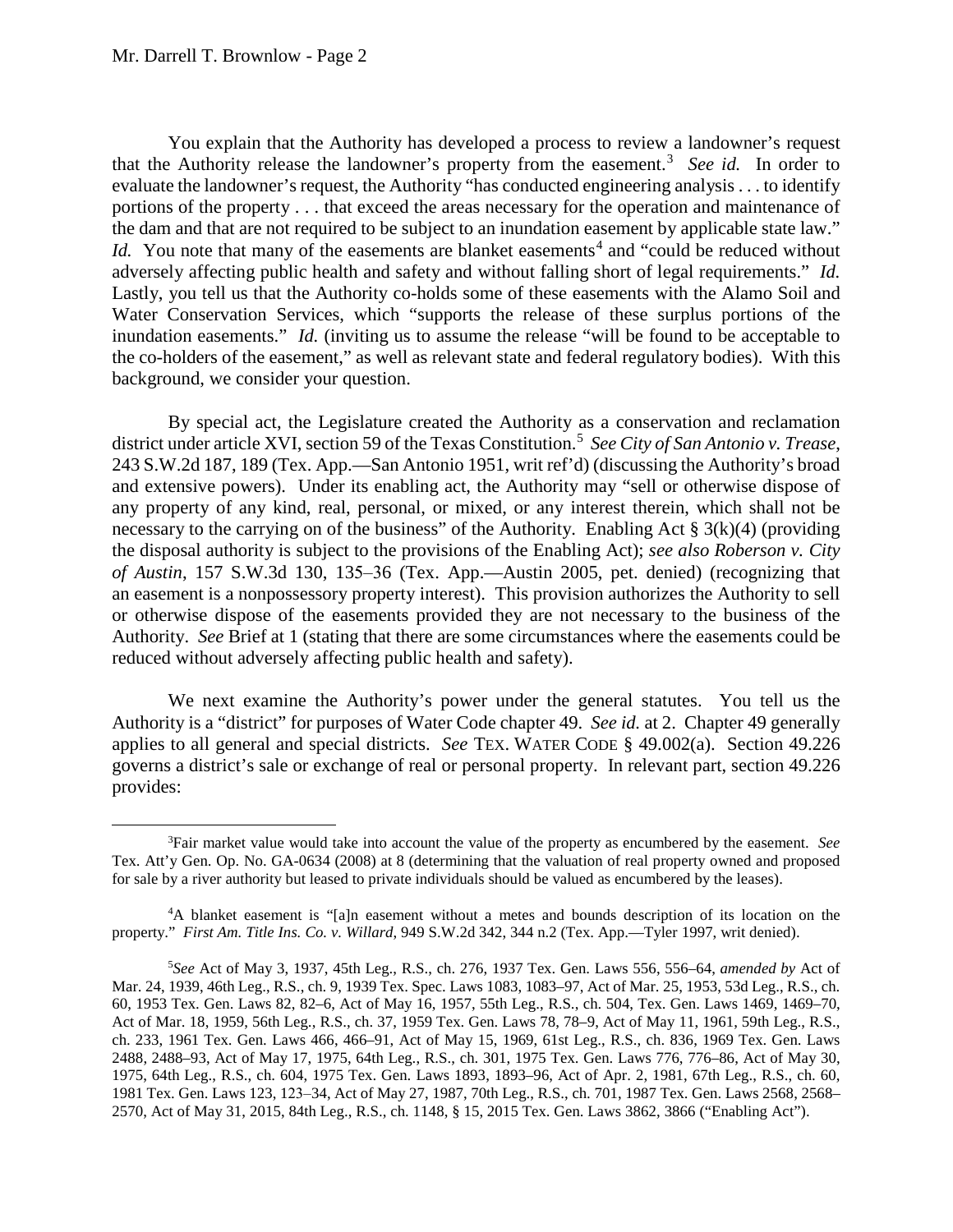district. In connection with the sale of surplus land, the board, at its (a) Any . . . interest in land owned by the district which is found by the board to be surplus and is not needed by the district may be sold under order of the board either by public or private sale, or the ... interest in land . . . may be exchanged for other land, interest in land, or personal property needed by the district. Except as provided in Subsection (b), . . . [an] *interest in land . . . must be exchanged for like fair market value*, which value may be determined by the discretion, may impose restrictions on the development and use of the land.

 (b) Any property dedicated to or acquired by the district *without expending district funds* may be abandoned or released to the original grantor, the grantor's heirs, assigns, executors, or successors upon terms and conditions deemed necessary or advantageous to the district and without receiving compensation for such abandonment or release. District property may also be abandoned, released, exchanged, or transferred to another district, municipality, county, countywide agency, or authority upon terms and conditions deemed necessary or advantageous to the district. ... Chapter 272, Local Government Code, does not apply to this section.

*Id.* § 49.226(a)–(b) (emphasis added).

 49.226(a) applied to a sale of property as well as an exchange of property. *See* Tex. Att'y Gen. here." *Id.* In directly considering the issue here, we examine the text as the best indicator of the Legislature's intent. *See Brazos Elec. Power Coop. Inc. v. Tex. Comm'n on Envtl. Quality*, 576 surplus interest in land: it may sell it "by public or private sale" or it may exchange it for other "land, interest in land, or personal property." *See* TEX. WATER CODE § 49.226(a); *see also* Tex. public property does not apply). By its express terms, subsection (a) requires "like fair market value" only with respect to an "exchange" of property. *See* TEX. WATER CODE § 49.226(a)*.* Thus, Because it involves an interest in land that is purchased, we first consider subsection 49.226(a) and address your second question. *See* Request Letter at 1. Attorney General Opinion GA-0634 assumed without deciding that the "fair market value" requirement in subsection Op. No. GA-0634 (2008) at 3–4. This office noted that "[w]hile by its literal terms this provision regarding fair market value applies to an exchange of real property, [but the parties] assume that it also applies or would effectively apply as a matter of practice to the proposed sale of real property S.W.3d 374, 383–84 (Tex. 2019). Subsection (a) authorizes a district to do two things with a Att'y Gen. LO-96-106, at 2 (distinguishing a sale of property from an exchange of property); *Jones v. State*, 175 S.W.3d 927, 932 (Tex. App.—Dallas 2005, no pet.) ("Typically, the term 'or' is disjunctive and signifies a separation between two distinct ideas.") (citation omitted); Tex. Att'y Gen. Op. No. GA-0371 (2005) at 3 (determining that if a private sale of land is authorized by section 49.226(a), the requirements of Local Government Code chapter 272 regarding the sale of a court is not likely to construe subsection (a) to require a district to obtain fair market value in a sale of its surplus personal or real property. Accordingly, the Authority is not required to obtain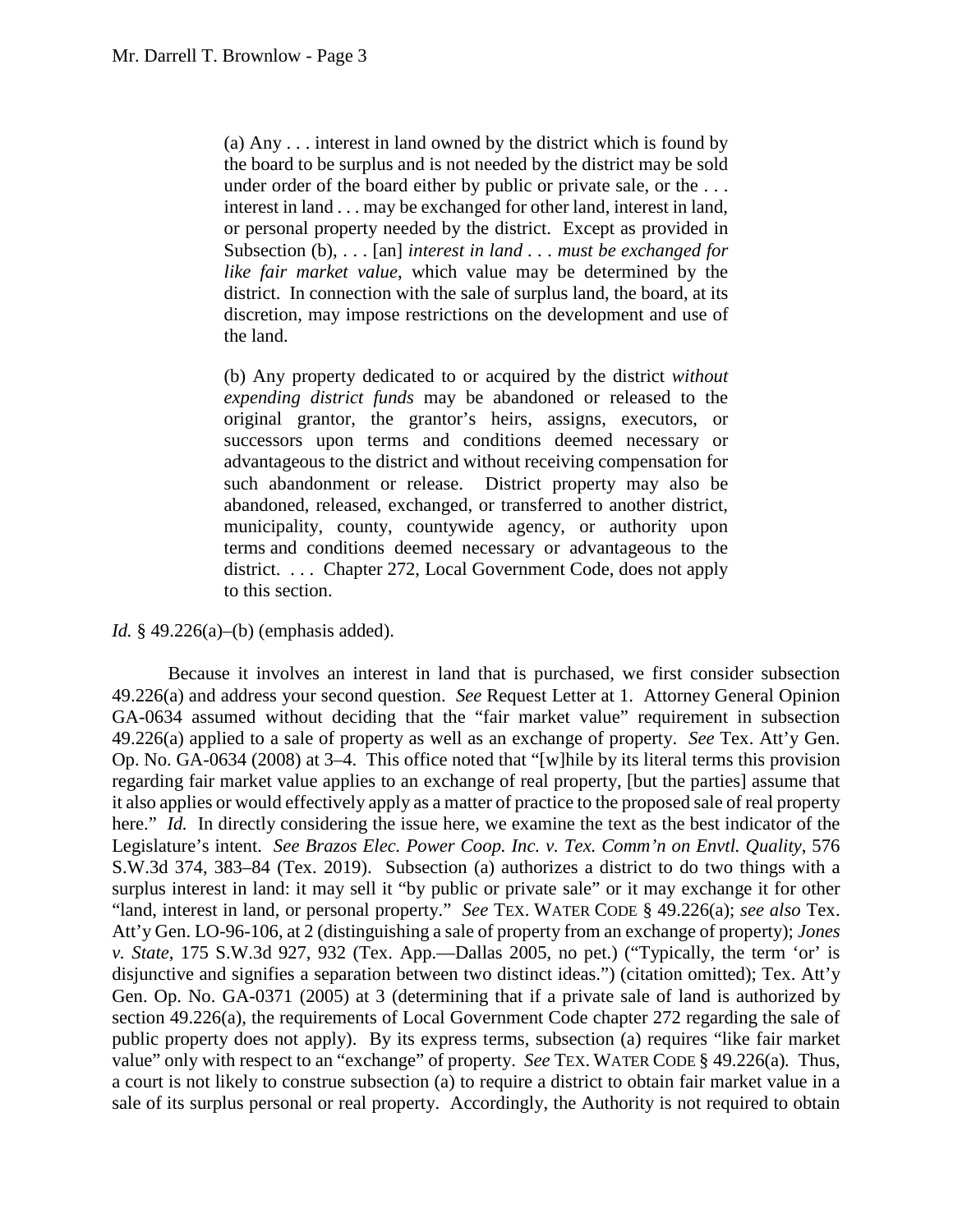fair market value for the public or private sale of a surplus inundation easement that the Authority has acquired through purchase.

 or otherwise, i.e., that the Authority did not purchase. *See* Request Letter at 1. Subsection (b) provides an option other than what is provided for in subsection (a) that applies to surplus property a district acquired "without expending district funds." TEX. WATER CODE § 49.226(b). Such property may be "abandoned or released" to the specified persons on terms and conditions a district "without receiving compensation." *Id.* (providing also that such property may be "abandoned, Your remaining first question involves an easement the Authority acquired by dedication deems necessary or advantageous. *See id.* And a district may abandon or release such property released, exchanged, or transferred to another district . . . upon terms and conditions deemed necessary or advantageous to the district"). Under the express terms of subsection (b), the Authority may release property it acquired without expending Authority funds and is not required to obtain compensation for the property. Accordingly, the Authority is not required to obtain fair market value to release a surplus inundation easement that it did not purchase.

 You raise article III, section 52(a) of the Texas Constitution. *See* Brief at 2. Article III, corporation whatsoever." TEX. CONST. art. III, § 52(a). Yet, a transfer of a real property interest in exchange for adequate consideration is not an unconstitutional gratuity under article III, section lease of lands was supported by valuable consideration and thus was not a gratuitous donation). consideration), DM-268 (1993) at 3 (same). Courts generally do not look beyond the face of a section 52(a) prohibits the Legislature from authorizing a "political corporation or subdivision of the State to . . . grant public money or thing of value in aid of, or to any individual, association or 52(a) of the Texas Constitution. *See Edgewood Indep. Sch. Dist. v. Meno*, 917 S.W.2d 717, 739– 40 (Tex. 1995). "A political subdivision's paying public money is not 'gratuitous' if the political subdivision receives return consideration." *Tex. Mun. League Intergov'tl Risk Pool v. Tex. Worker's Comp. Comm'n*, 74 S.W.3d 377, 383 (Tex. 2002); *see also Walker v. City of Georgetown*, 86 S.W.3d 249, 260 (Tex. App.—Austin 2002, pet. denied) (recognizing that a city's Adequate consideration may take the form of a non-monetary benefit to the Authority or relief from a burden. *See* Tex. Att'y Gen. Op. Nos. GA-0894 (2011) at 2 (recognizing nonmonetary transaction to determine the adequacy of consideration absent evidence the conveyance was tantamount to a gift or the result of unconscionability, bad faith, or fraud. *City of Lubbock v. Phillips Petroleum Co.*, 41 S.W.3d 149, 161 (Tex. App.—Amarillo 2000, no pet.) (holding that conveyance of pipeline easement did not violate article III, section 52). In any given transaction, the adequacy of consideration is for the Authority to determine. Tex. Att'y Gen. Op. No. GA-0894 (2011) at 3.

 public expenditure or grant that "incidentally benefits a private entity if it is made for the accomplishment of a legitimate public purpose." *Walker*, 86 S.W.3d at 260. The Texas Supreme Court has established a three-part test to determine if a public expenditure accomplishes a public does not violate article III, section 52(a) if (1) the "predominant purpose is to accomplish a public To the extent the release or sale of the surplus easements involve an element of a donation, the transaction implicates article III, section 52(a). Article III, section 52(a) does not prohibit a purpose. *See Tex. Mun. League*, 74 S.W.3d at 384. A public gift that benefits a private person purpose, not to benefit private parties"; (2) there are adequate public controls in place to "ensure that the public purpose is accomplished and to protect the public's investment"; and, (3) the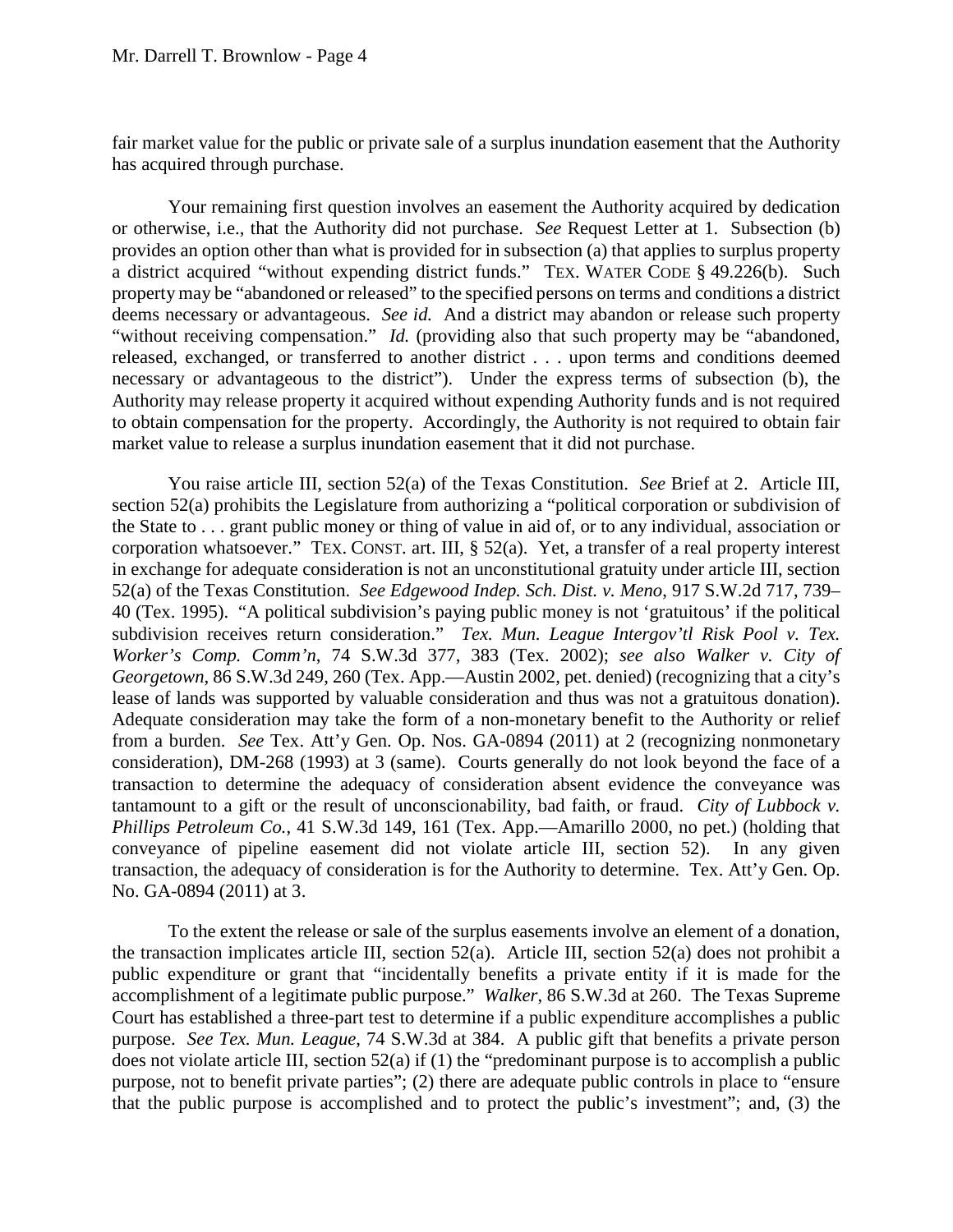"political subdivision receives consideration." *Id*. It is for the governmental body of the Authority three-part test. *See* Tex. Att'y Gen. Op. No. GA-0599 (2008) at 4. in the first instance to determine whether the transaction satisfies the *Texas Municipal League*